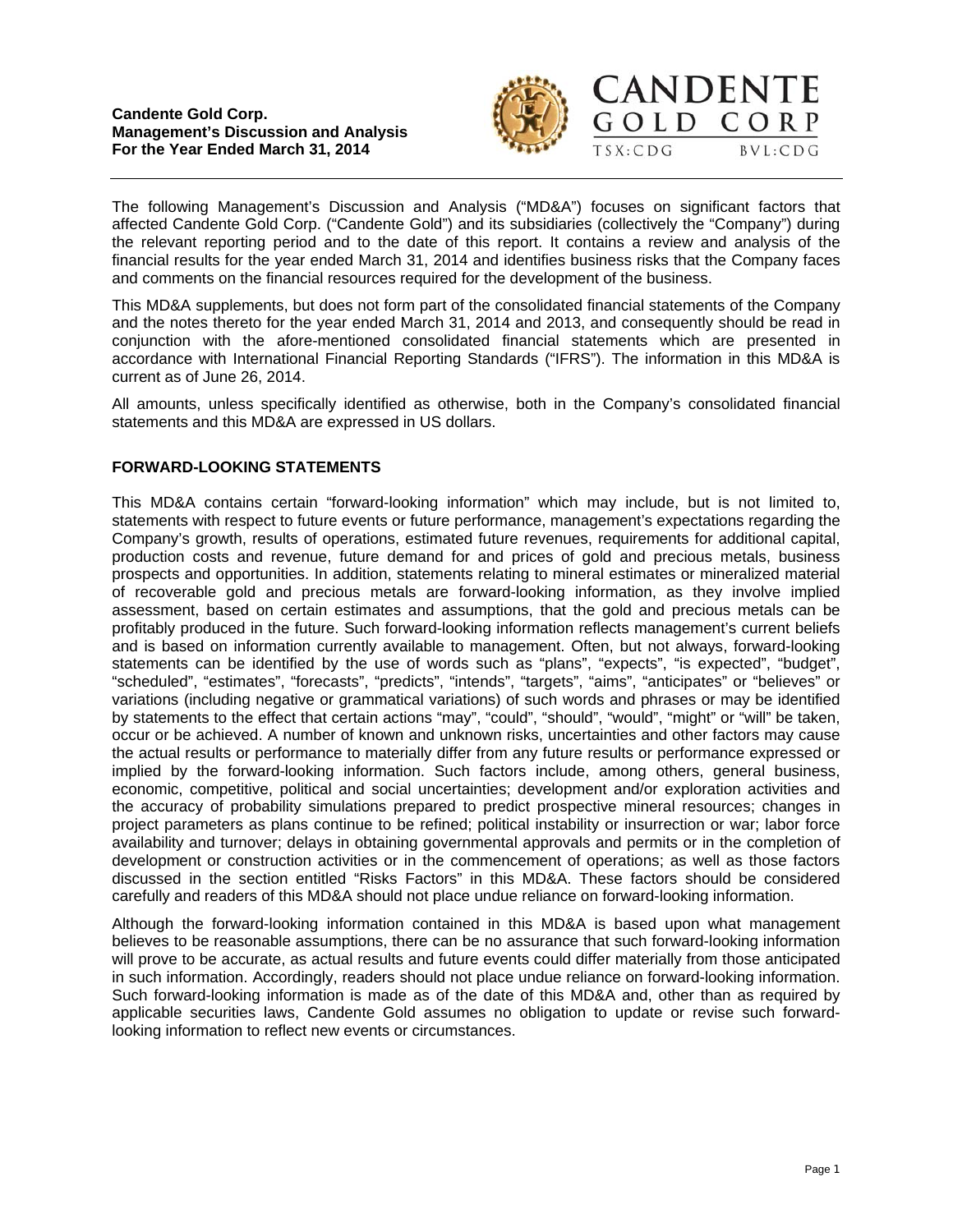

GOLD CORP

 $TSX:CDG$ 

 $BVL:CDG$ 



In this document, we refer to terms that do not have any standardized meaning prescribed by International Financial Reporting Standards ("IFRS"). Our usage of these terms may vary from the usage adapted by other companies and they cannot be reconciled to comparable terms in the issuer's, consolidated financial statements for the year ended March 31, 2014 and 2013.

In this document and in the Company's consolidated financial statements, unless otherwise noted, all financial data is prepared in accordance with IFRS.

### **BUSINESS OVERVIEW AND STRATEGY**

The Company is principally engaged in the exploration and development of mineral properties in Mexico and Peru. The Company is in the exploration stage as its properties have not yet reached commercial production and none of its properties is beyond the preliminary exploration stage. All work presently planned by the Company is directed at defining mineralization and increasing understanding of the characteristics of, and economics of, that mineralization. The Company's principal assets is the El Oro gold-silver property located in the states of Mexico and Michoacan, Mexico (the "El Oro Property" or the "Property") As of the date of this MD&A, the Company holds a 70% interest in the El Oro Property and 100% of rights to explore and reprocess tailings deposits that are located throughout the Municipality of Hidalgo, State of Mexico. The Company has commenced evaluation activities on the recently acquired gold and silver tailings deposit as well as to continue exploration of the mineral property. Exploration has been proposed to include detailed exploration target follow-up of 31 new priority surface targets identified by an ASTER/structural interpretation and compilation process as well as continued compilation and 3D model development and completion of a geo-statistical study to highlight higher grade controls at San Rafael that may apply to the district as a whole

#### **PROJECT SUMMARY & OPERATIONAL OUTLOOK**

*The forward-looking information contained in this section is subject to the risk factors and assumptions contained in the section "Forward-Looking Statements" included with this MD&A. These factors are described under the heading "Risk Factors" and are Non-GAAP measures.* 

#### *Mexico*

#### **El Oro Property**

The El Oro Property is located in one of the most significant high Grade Gold-Silver Districts in Mexico approximately 110 km west-northwest of Mexico City in the states of Mexico and Michoacán within the El Oro and Tlalpujahua mining districts. The district hosts 57 known veins of which at least 20 veins have past production of precious metals. The majority of historic gold and silver production came from two principal veins, the Veta San Rafael and the Veta Verde with historic production to date of over 8 million ounces of gold equivalent. Historic mining grades were in the range of 19 to 80 grams per tonne ("g/t") gold and between 240-800 g/t silver. Company personnel have identified the existence of 143 drill holes, 115 historic shafts and 44 adits on the Property. The Company currently holds a 70% working interest in the Property.

Since 2006 the Company has completed a comprehensive exploration program that has resulted in the discovery of additional gold and silver mineralization well below the historical workings of the San Rafael Vein over a strike length of approximately 3.5 kilometers.

On July 27, 2012, the optionor Goldcorp S.A. de C.V. ("GoldCorp Mexico") and Desarrollos Mineros San Luis, S.A. de C.V. ("Desarrollos") confirmed that the Company had met all of its obligations for the exercise of the second option (pursuant to the Company's letter dated May 1, 2012) under the Letter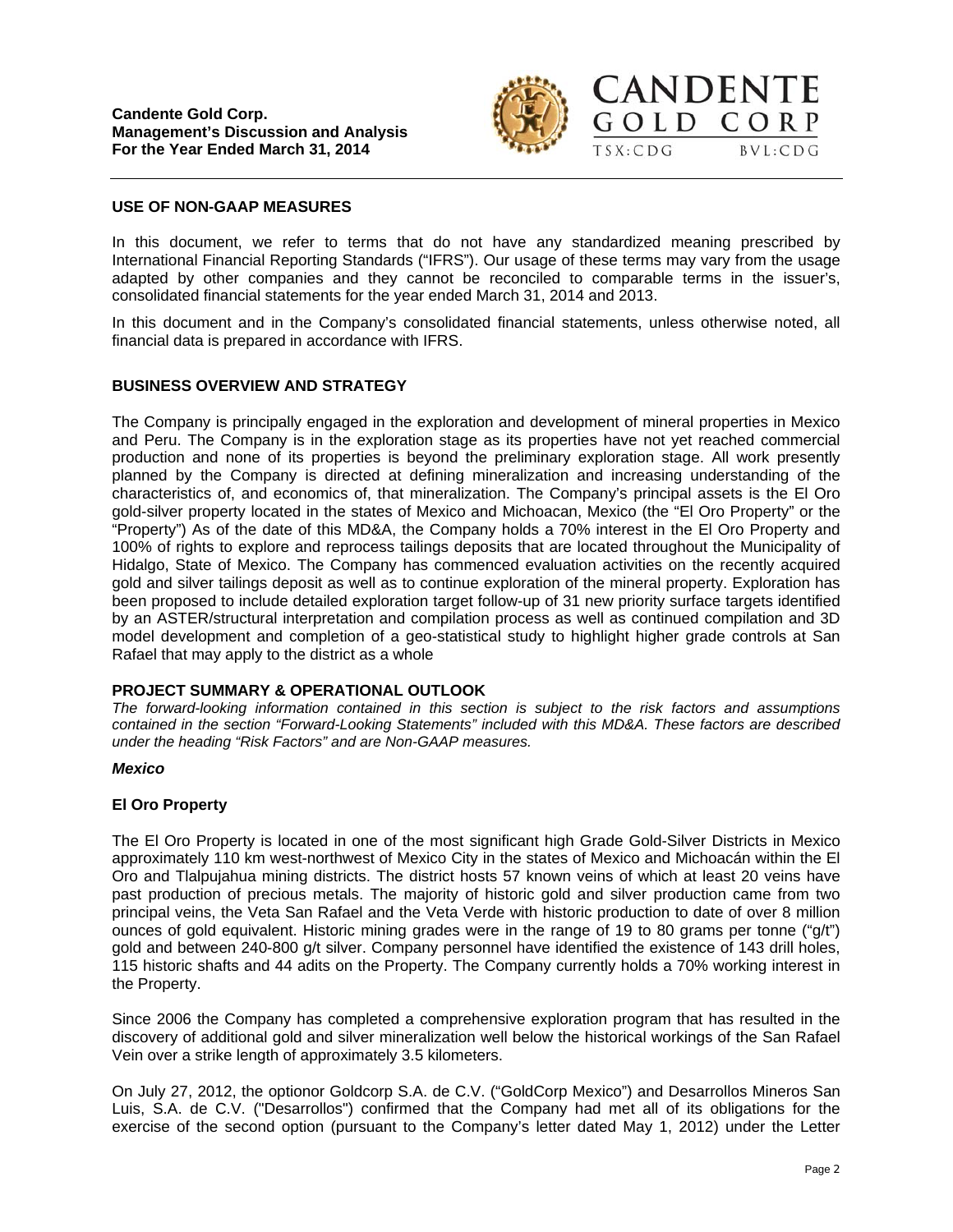

 $\Omega$  L D

CORP

 $BVL:CDG$ 

Agreement dated May 5, 2006 as amended pursuant to the agreement dated February 2, 2009 and September 30, 2009. By way of this letter, GoldCorp Mexico and Desarrollos elected not to proceed with the Back-In Option on part of the property, but elected to maintain their 30% undivided right, title and working interest in the entire property.

On June 12, 2013, the Company signed an agreement with the municipality of El Oro that provides the Company with access and processing rights to the tailing deposits from the historic El Oro mines which contain elevated levels of both gold and silver and which management believes may have the potential to be recovered economically. The tailings deposits lie within the town site of El Oro, are easily accessible and are immediately adjacent to existing road access, as well as power and water services. The first stage (Phase I) allows the Company a one year period to carry out the necessary test work to ascertain recoveries and potential economic viability of a tailings reclamation and reprocessing operation, for contributions of US\$25,000 upon signing the Agreement and monthly contributions of US\$3,000 starting 30 days after signing the Agreement. The contributions will be used to fund Social projects agreed to by both the Company and the Municipality. If Candente Gold decides to enter into the processing and the reclamation phase (Phase II), then an 8% Net Profits Interest ("NPI") will be paid to the municipality during the period of operation. If during any months of processing, there is no NPI due then a monthly contribution of US\$3,000 will be made. Please also refer to news release dated June 13, 2013.

The Company is currently engaged in preliminary level assessment of the historic tailings produced from past operation of the Mexico gold mine, one of three old gold silver mines collectively referred to as the El Oro Mines. The Company recently received a preliminary level study from a respected independent consulting engineering firm indicating that the reclaim and reprocessing of the historic tailings offers the potential for a positive financial return. The study recommended that additional technical and financial assessment be performed to further develop the project. Subsequent to receipt of the preliminary independent study the Company embarked on a verification sampling program whereby samples were collected by trenching and auger sampling for comparison to a number of the historic sample assays. These samples were assayed for gold and silver and the results compared to the corresponding historic sample assays. The results compare well and appear to validate historic assay results that were checked. The company plans to use this new assay information along with historic assay data to develop an inferred resource estimate for these tailings. This resource estimate would provide the basis for completion of a Preliminary Economic Assessment Study compliant with NI 43-101 Guidelines.

The Company is planning to continue the exploration work on the tailings during the fiscal 2015.

## *Peru*

During the year ended March 31, 2014, the Company paid \$126,568 towards its 2013 concession fees and also received \$43,876 from various parties for these same concession fees.

During the year, after evaluating exploration results for certain of the claims in Peru, in conjunction with the Company's exploration priorities the Company allowed certain claims to lapse in Peru which resulted in an impairment of \$3.3 million.

# **CONSOLIDATED OPERATING HIGHLIGHTS FOR THE YEARS ENDED MARCH 31, 2014 AND 2013**

| <b>Operating Highlights</b>                                    |  |         |           |              |   |             |  |  |  |
|----------------------------------------------------------------|--|---------|-----------|--------------|---|-------------|--|--|--|
|                                                                |  | 2014    | 2013      | Change       | % | Change      |  |  |  |
| <b>Exploration Operating Highlights</b>                        |  |         |           |              |   |             |  |  |  |
| Community relations and sustainability                         |  | 21.405  | \$120.133 | \$ (98, 728) |   | (82.18%)    |  |  |  |
| Drilling                                                       |  | 367     | 47.646    | (47.279)     |   | $(99.23\%)$ |  |  |  |
| Engineering studies                                            |  | 12.336  |           | 12.336       |   | 100.00%     |  |  |  |
| Exploration: Data Compilation, Mapping, Geological Evaluations |  | 556.491 | 685.992   | (129.501)    |   | $(18.88\%)$ |  |  |  |
| Project administration                                         |  | 170.846 | 560.343   | (389, 497)   |   | $(69.51\%)$ |  |  |  |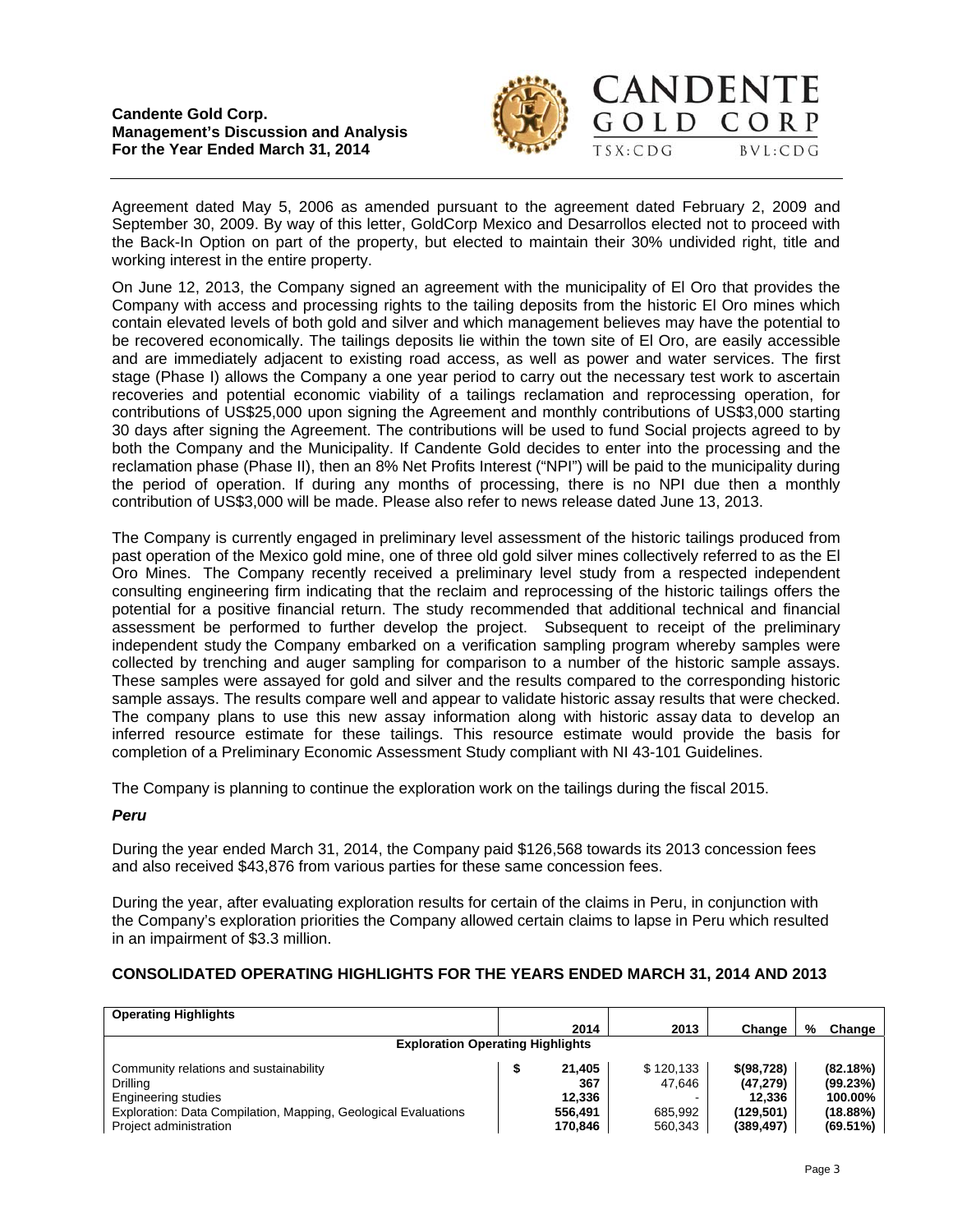

OLD

 $TSX:CDG$ 

CORP

 $BVL:CDG$ 

**Total \$ 761,445** \$ 1,414,114 **\$(652,669) (46.15%)** 

#### **Year Ended March 31, 2014 versus 2013**

Below is a comparison of the exploration costs incurred above for the year ended March 31, 2014 with the year ended March 31, 2013:

- The Company's community relations costs consist of its sponsorship program with Save the Children in Mexico, and onsite programs involving the local community around El Oro and in Peru. The decrease of \$98,728 from the year ended March 31, 2013 is the result of the Company's budget cutting measures.
- Included in the Company's drilling costs are costs related to contractor works, fuel, supplies and salaries of the drilling team. These costs decreased from the prior period because of the completion of the Company's detailed exploration program in 2013.
- Engineering studies were conducted with respect to a preliminary level study on the El Oro historic tailings.
- Exploration costs include costs of all geologic personnel and consultants in Mexico, Peru and Canada, mapping and 3-D modeling costs and civil works costs. Exploration costs as of March 31, 2014 have decreased by \$129,501 from the same period in 2013, due to decreases in staffing and the completion of the Company's drilling program.
- Costs included in project administration are salaries for the administrative staff on site at El-Oro and the costs of maintaining the base camp operations at El-Oro. These costs have decreased from the same period in 2013 because of the completion of the Company's exploration program in 2013 and a result of the Company's budget cutting measures.

#### **CONSOLIDATED OPERATING HIGHLIGHTS FOR THE THREE MONTHS ENDED MARCH 31, 2014**

| <b>Operating Highlights</b>                                                                                         |   | 2014                              |   | 2013                       |   | Change                                     | %<br>Change                                 |
|---------------------------------------------------------------------------------------------------------------------|---|-----------------------------------|---|----------------------------|---|--------------------------------------------|---------------------------------------------|
| <b>Exploration Operating Highlights</b>                                                                             |   |                                   |   |                            |   |                                            |                                             |
| Community relations and sustainability<br>Drilling<br>Engineering studies<br>Exploration and project administration | จ | 4,218<br>329<br>12,336<br>170,890 | S | 51,641<br>9,288<br>252.989 | S | (47, 423)<br>(8,959)<br>12.336<br>(82,099) | (91.83%)<br>(96.46%)<br>100.00%<br>(32.45%) |
| Total                                                                                                               |   | 187,773                           | ¢ | 313,918                    |   | (126, 145)                                 | (40.18%)                                    |

#### **Three Months Ended March 31, 2014 versus 2013**

Below is a comparison of the exploration costs incurred above for the three months ended March 31, 2014 with the same period ended March 31, 2013:

- Community relations and social value costs decreased from the same period in 2013, by \$47,423 as a result of decreased activity and the Company's budget cutting measures.
- Engineering studies were conducted with respect to a preliminary level study on the El Oro historic tailings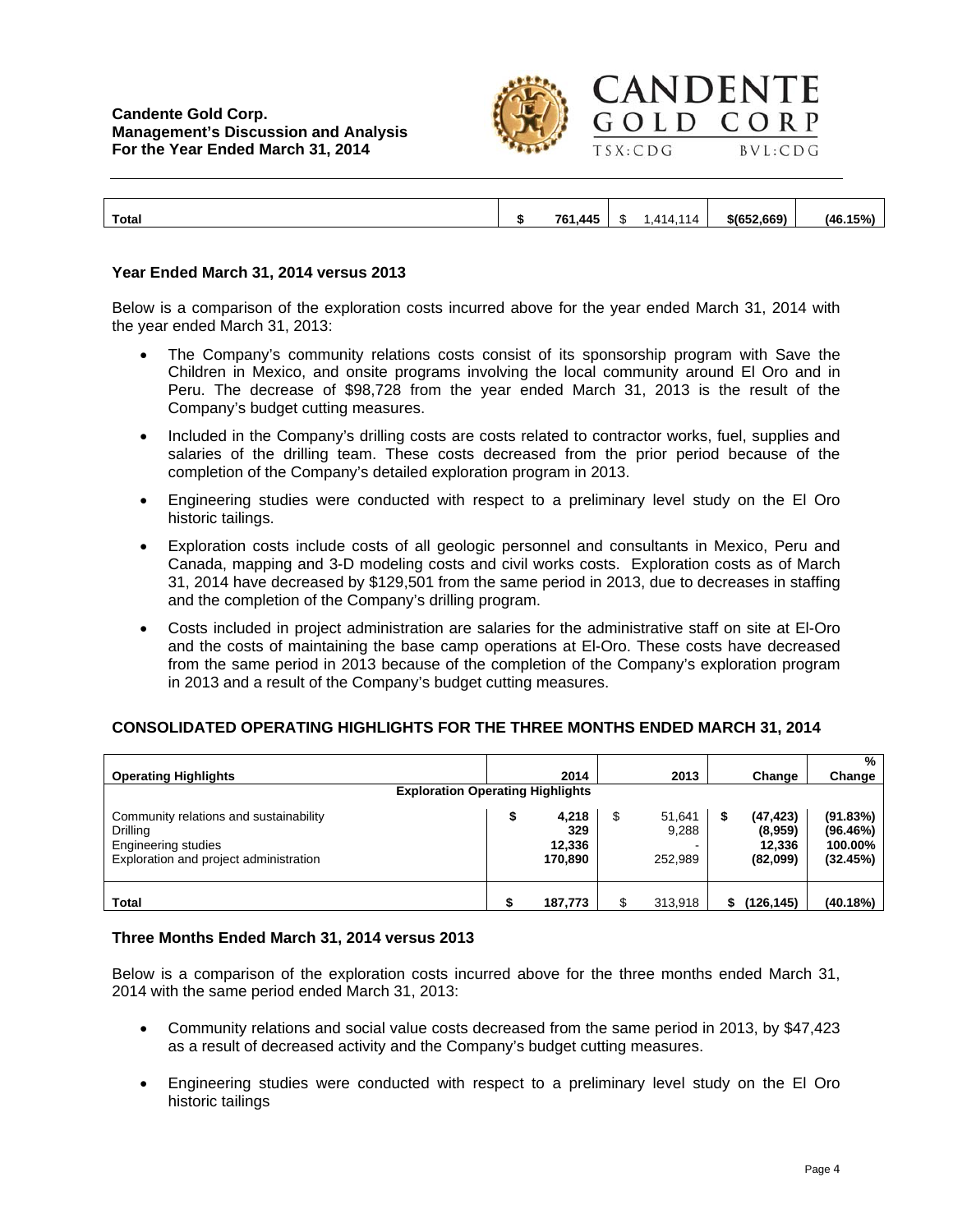

 Exploration and project administration costs as of the three month period ended March 31, 2014 have decreased by \$82,099 from the same period in 2013, due to the completion of the exploration program in 2013 and the Company's budget cutting measures

#### **CONSOLIDATED FINANCIAL HIGHLIGHTS**

*Consolidated Financial Performance and Financial Position for the Year Ended March 31, 2014 For a summary of selected annual information for each of the three most recently completed financial years and quarterly consolidated financial results for each of the most recently completed year ending March 31, 2014, please refer to Appendix A.* 

|                                      | <b>Consolidated Statements of Financial Position</b> |             |               |             |        |               |  |
|--------------------------------------|------------------------------------------------------|-------------|---------------|-------------|--------|---------------|--|
|                                      | March 31,2013<br>March 31, 2014                      |             |               | Change      |        |               |  |
| Cash and cash equivalents            | \$                                                   | 329,617     | \$            | 647,357     | \$     | (317,740)     |  |
| Unproven mineral rights interest     | \$                                                   | 9,613,592   | \$            | 12.802.274  | \$     | (3, 188, 682) |  |
| <b>Total Assets</b>                  | \$                                                   | 10,195,641  | \$            | 13,893,969  | \$     | (3,698,228)   |  |
| <b>Share Capital</b>                 | \$                                                   | 23,356,166  | \$            | 22,711,269  | \$     | 644,897       |  |
|                                      | <b>March 31 2014</b>                                 |             | March 31,2013 |             | Change |               |  |
| Net loss                             | \$                                                   | (4,812,653) | \$            | (1,764,836) | \$     | (3,047,817)   |  |
| Loss per share                       | \$                                                   | (0.07)      | \$            | (0.03)      | \$     | (0.04)        |  |
| General and administrative expenses  |                                                      |             |               |             |        |               |  |
| Management fees, office salaries and |                                                      |             |               |             |        |               |  |
| benefits                             | \$                                                   | 148.833     | \$            | 185,180     | \$     | (36, 347)     |  |
| Share-based payment                  | \$                                                   | 233,289     | \$            | 54,431      | \$     | 178,858       |  |
| Legal                                | \$                                                   | 52,889      | \$            | 43,853      | \$     | 9,046         |  |
| Travel and accommodations            | \$                                                   | 2,509       | \$            | 3,153       | \$     | (644)         |  |
| Audit and tax advisory fees          | \$                                                   | 38.660      | \$            | 48.746      | \$     | (10.086)      |  |

### **Year Ended March 31, 2014**

Total cash and cash equivalents as of March 31, 2014 decreased from March 31, 2013 by \$317,740 as a result of the Company's exploration expenditures in the amount of \$761,445 (explained in the prior section of this MD&A), cash paid for general and administration expenses of \$753,461 (explained below) and unproven mineral right interest cash expenditures of \$183,645 during the year ended March 31, 2014. These cash outflows were partially offset against net proceeds received from a private placement of \$670,224 and miscellaneous interest income earned of \$12,718.

Total assets decreased from the same period in 2013 from \$13,893,869 to \$10,195,641, a decrease of \$3,698,228. The decrease was the result of a decrease of the Company's current assets of \$508,899, which included a decrease in cash and cash equivalents of \$317,740 (explained above), and the impairment recorded of \$3,284,641 for some of the Peruvian properties, which were dropped.

Net loss and loss per share increased from the same period in 2013 by \$3,047,817, as a result of a writedown of unproven mineral right interests in Peru.

Below is an explanation of the variances of amounts included in total general and administrative expenses for the year ended March 31, 2014:

- Management fees, office salaries and benefits are personnel costs incurred at the Company's offices in Vancouver and Peru. These costs decreased by \$36,347 from the same period in 2013, as a result of a decrease of management personnel in Mexico and Peru.
- Share-based payment expense for the period ended March 31, 2014 was \$233,289. This was an increase from the same period in 2013 of \$178,858. The increase was the result of having more share options vesting during the year ended March 31, 2014.
- All other general and administrative costs have decreased from the previous year due to the Company's decreased activity and general budget cutting measures.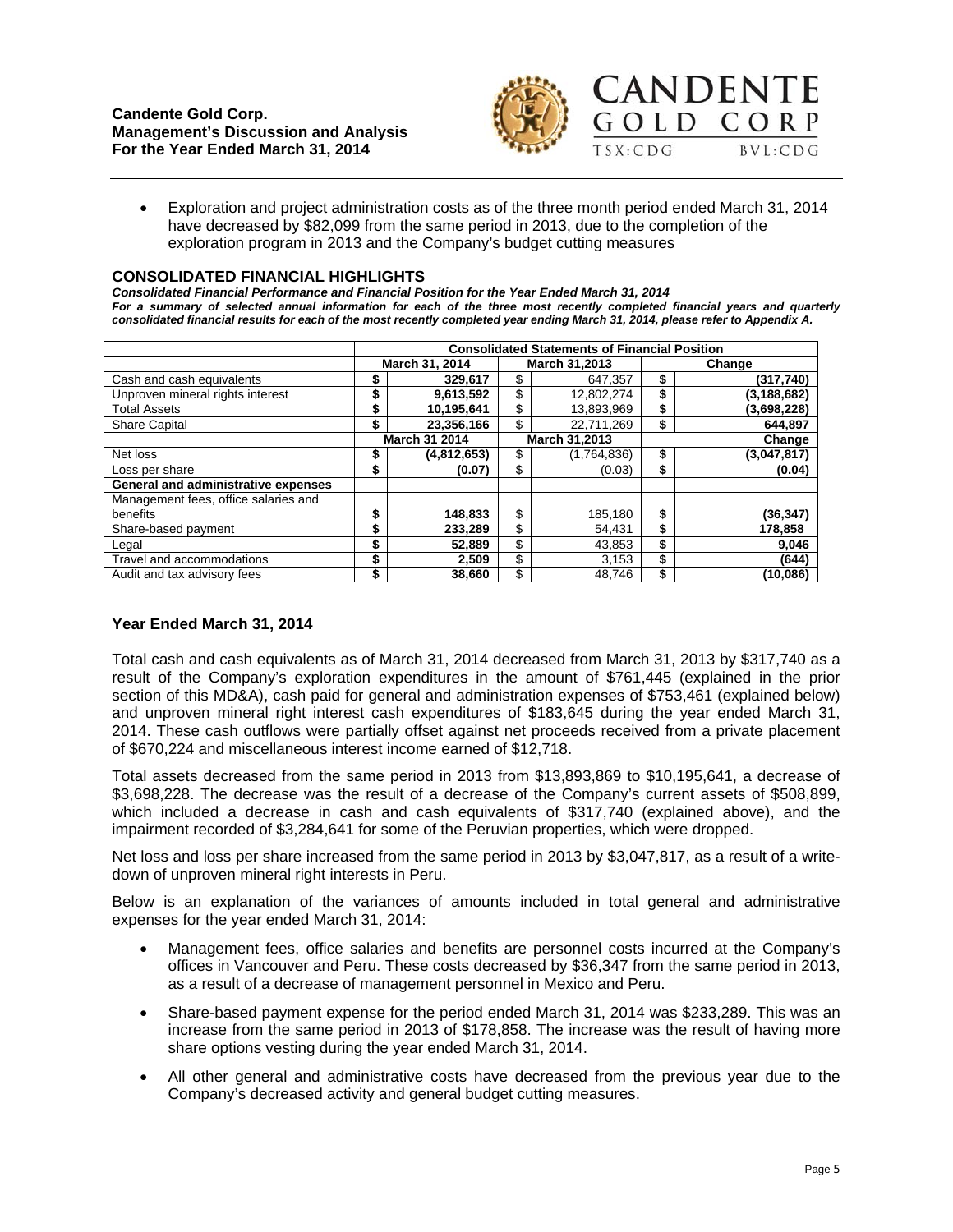

# **LIQUIDITY AND CAPITAL RESOURCES**

The following table summarizes the Company's cash flow activities for the year ended March 31, 2014 and 2013:

|                                               | For the Year Ended<br>March 31, |                   |                   |
|-----------------------------------------------|---------------------------------|-------------------|-------------------|
| <b>Cash Flow</b>                              | 2014                            | 2013              | Change            |
| Used in Operating<br>Activities               | \$<br>(837, 794)                | \$<br>(1,056,730) | \$<br>(218,936)   |
| Used in Investing<br>Activities               | \$<br>(107, 216)                | \$<br>(468,501)   | \$<br>(361,285)   |
| Provided from)<br><b>Financing Activities</b> | \$<br>670,224                   | \$<br>20,646      | \$<br>649,578     |
| Cash beginning of<br>period                   | \$<br>647,357                   | \$<br>2,364,289   | \$<br>(1,716,932) |
| Cash end of period                            | \$<br>329,617                   | \$<br>647,357     | \$<br>(317,740)   |

#### **OPERATING ACTIVITIES**

#### **2014 versus 2013**

Cash flows used in operating activities decreased from the same period in 2013 by \$218,936. The decrease was the result of a decrease in the amount of exploration costs of \$652,669 (as explained above), a decrease (excluding stock based compensation) in general and administrative expenditures of \$147,354 and a decrease in non-cash working capital items of \$213,717. The decrease in non-cash working capital items is the result of a decrease in the Company's trade and other receivable balance of \$175,905, an increase in the Company's accounts payable balance as of the year-end March 31, 2014 compared to the year ended 2013, and as a result of a decrease in exploration activities during the year.

#### **INVESTING ACTIVITIES**

#### **2014 versus 2013**

Cash used for investing activities decreased from the same period in 2013 by \$361,285. The decrease was the result of a decrease in amounts paid for the Company's concession fees in Peru of \$170,249 which is a result of the Company maintaining fewer claims in Peru

#### **FINANCING ACTIVITIES**

#### **2014 versus 2013**

Cash provided by financing activities increased from the same period 2013 by \$649,578 as a result of the amount of proceeds received from a private placement completed during the year ended March 31, 2014.

## **CAPITAL RESOURCES AND LIQUIDITY OUTLOOK**

The Company's capital resources include existing cash and cash equivalents of \$329,617 and trade and other receivables of \$87,981. The Company anticipates that during 2014 it will use all of its available capital resources to pay for its trade payables and accrued liabilities and its commitments related to ongoing exploration activities in Mexico and Peru. The Company anticipates that it will need to raise additional capital during fiscal 2015 to continue project development in Mexico and Peru.

These consolidated financial statements have been prepared on the basis of accounting principles applicable to a going concern, which assume that the Company will continue operations for the foreseeable future and will be able to realize its assets and discharge its liabilities in the normal course of operations as they come due. For the years ended March 31, 2014 and March 31, 2013, the Company incurred losses of approximately \$4.8 million and \$1.8 million respectively, and as at March 31, 2014,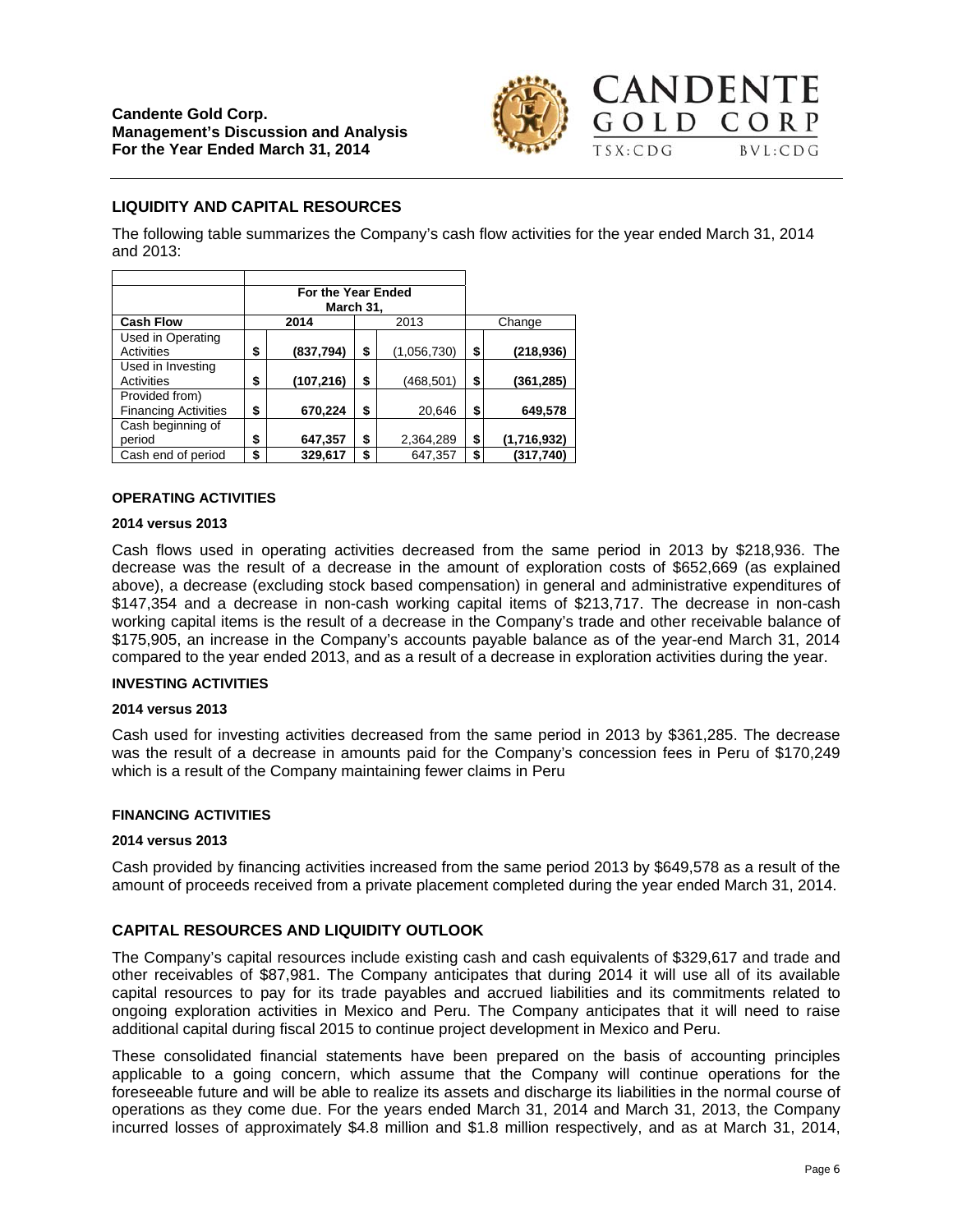

GOLD CORP

 $BVL:CDG$ 



The Company does not generate cash flows from operations and accordingly, Candente Gold will need to raise additional funds by entering into a joint venture agreement or through the issuance of securities or resource secured debt. Although, Candente Gold has been successful in raising funds in the past there can be no assurance Candente Gold will be able to raise sufficient funds in the future, in which case the Company may be unable to meet its obligations as they come due in the normal course of business. These factors may cast significant doubt regarding the Company's ability to continue as a going concern. Should Candente Gold be unable to realize its assets and discharge its liabilities in the normal course of business, the net realizable value of its assets may be materially less than the amounts on the statement of financial position.

## **SHARE CAPITAL**

As of June 26, 2014, the Company had 77,140,260 common shares outstanding.

As of June 26 2014, the Company had 629,000 warrants outstanding (expiring December 23, 2015) and 4,766,500 outstanding share options with a weighted average exercise price of CDN\$0.45. The exercise prices for the outstanding share options, range from CDN\$0.25 to CDN\$0.80. As of June 26, 2014, 3,816,500 share options are exercisable.

Following the spin-out of Candente Gold from Candente Copper in January 2010, the Company has a commitment to issue shares of Candente Gold upon exercise of certain outstanding Candente Copper options ("Deemed Options"). As of the year-end March 31, 2014, 509,000 of these options are outstanding with a weighted exercise price of CDN\$0.42 and an expiry date of September 4, 2014.

### **COMMITMENTS AND CONTINGENCIES**

The Company has no material or significant commitments or contingencies.

#### **RELATED PARTY TRANSACTIONS**

The Company's related parties consist of companies owned by executive officers and directors. The following is a list of the related parties that the Company enters into trading transactions with:

- Ridley Rocks Inc. President, CEO, management and exploration fees
- SW Project Management Vice president, project management and exploration fees
- Michael Thicke Geological Consulting Inc. Exploration fees for member group of companies
- Delphis Financial Strategies CFO and management fees to October 27, 2012
- Phoenix One Consulting Inc. CFO and management fees starting June 20, 2012 and ending November 29, 2013
- CJ Dong Consulting Inc. CFO and management fees starting November 29, 2013
- Candente Copper Corp. shared administrative expenses with a Company related by directors and management in common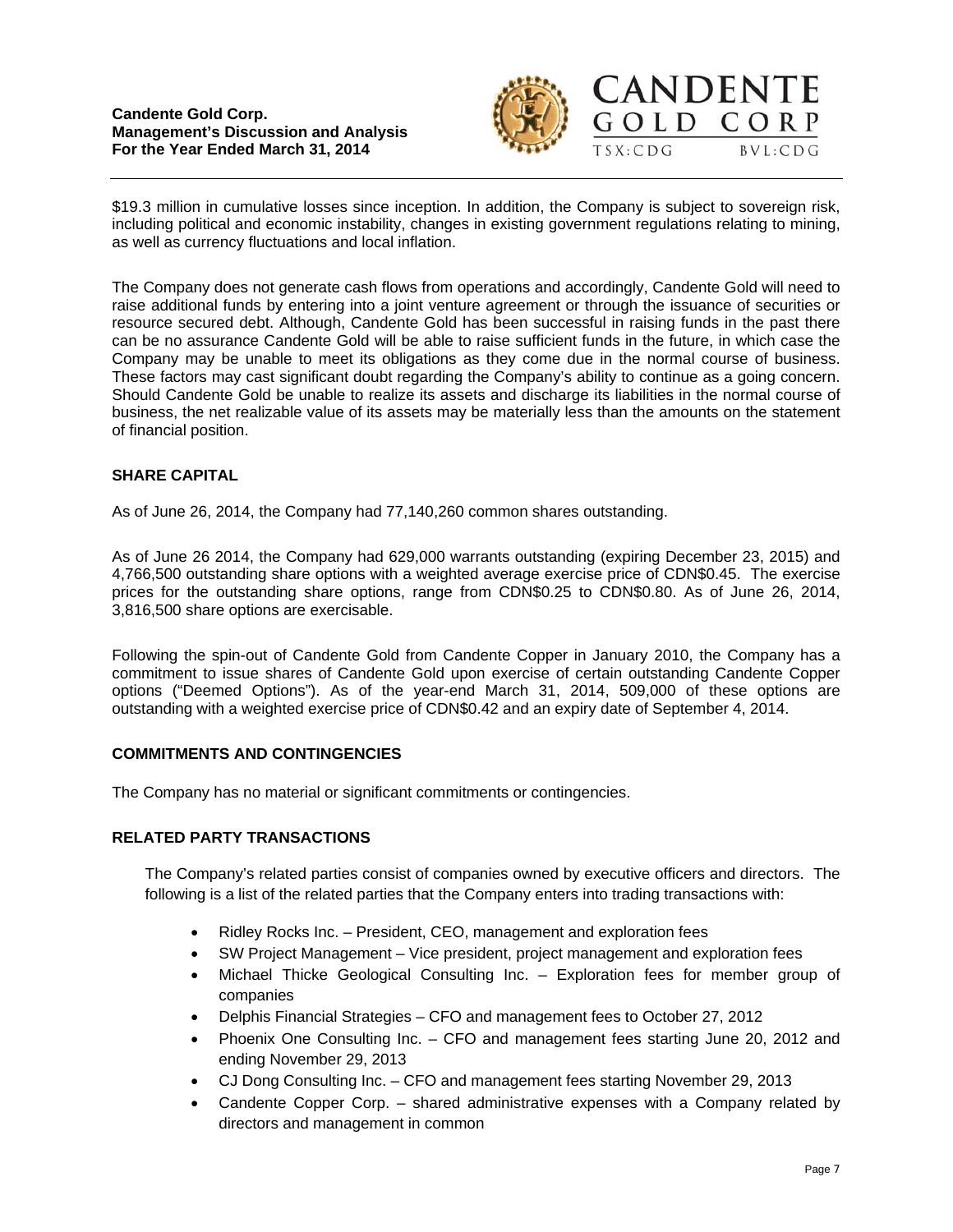



The Company incurred the following fees and expenses in the normal course of operations for key management personnel for the years ended March 31, 2014 and 2013. Expenses have been measured at the exchange amount that is determined on a cost recovery basis.

|                     | March 31,<br>2014 | March 31,<br>2013 |
|---------------------|-------------------|-------------------|
| Salaries and fees   | \$<br>63.163      | 165.747           |
| Share-based payment | 155,768           | 13.671            |
|                     | 218,931           | \$<br>179,418     |

- Share-based payments are the fair value of options expensed to directors and key management personnel during the year.
- The Company does not remunerate the directors of the Company unless its market capitalization is greater than \$75 million. During the 2014 and 2013 years, the Company did not pay any directors fees.

Amounts due to related parties are unsecured, non-interest bearing and due on demand. Accounts payable at March 31, 2014 included approximately \$1,000 due to related parties (2013 – \$nil) and an amount of \$569,593 was due to Candente Copper Corp., a Company with common officers and directors at March 31, 2014.

## **CRITICAL ACCOUNTING ESTIMATES AND JUDGEMENTS**

The Company's significant accounting policies are summarized in Note 3 of its consolidated financial statements for the year ended March 31, 2014. The preparation of consolidated financial statements in accordance with IFRS requires management to select accounting policies and make estimates and judgments that may have a significant impact on the consolidated financial statements. The Company regularly reviews its estimates; however, actual amounts could differ from the estimates used and, accordingly, materially affect the results of operations.

- (a) Critical accounting estimates
	- i. Valuation of share-based payments and warrants

When options and warrants are issued, the Company calculates their estimated fair value using a Black-Scholes valuation model, which may not reflect the actual fair value on exercise. The Company uses historical Company stock prices and estimated dividend yield rates to arrive at the inputs that are used in the valuation model to calculate the fair value of the options or warrants.

- (b) Critical accounting judgments
	- i. Going concern

Management assesses the Company's ability to continue as a going concern.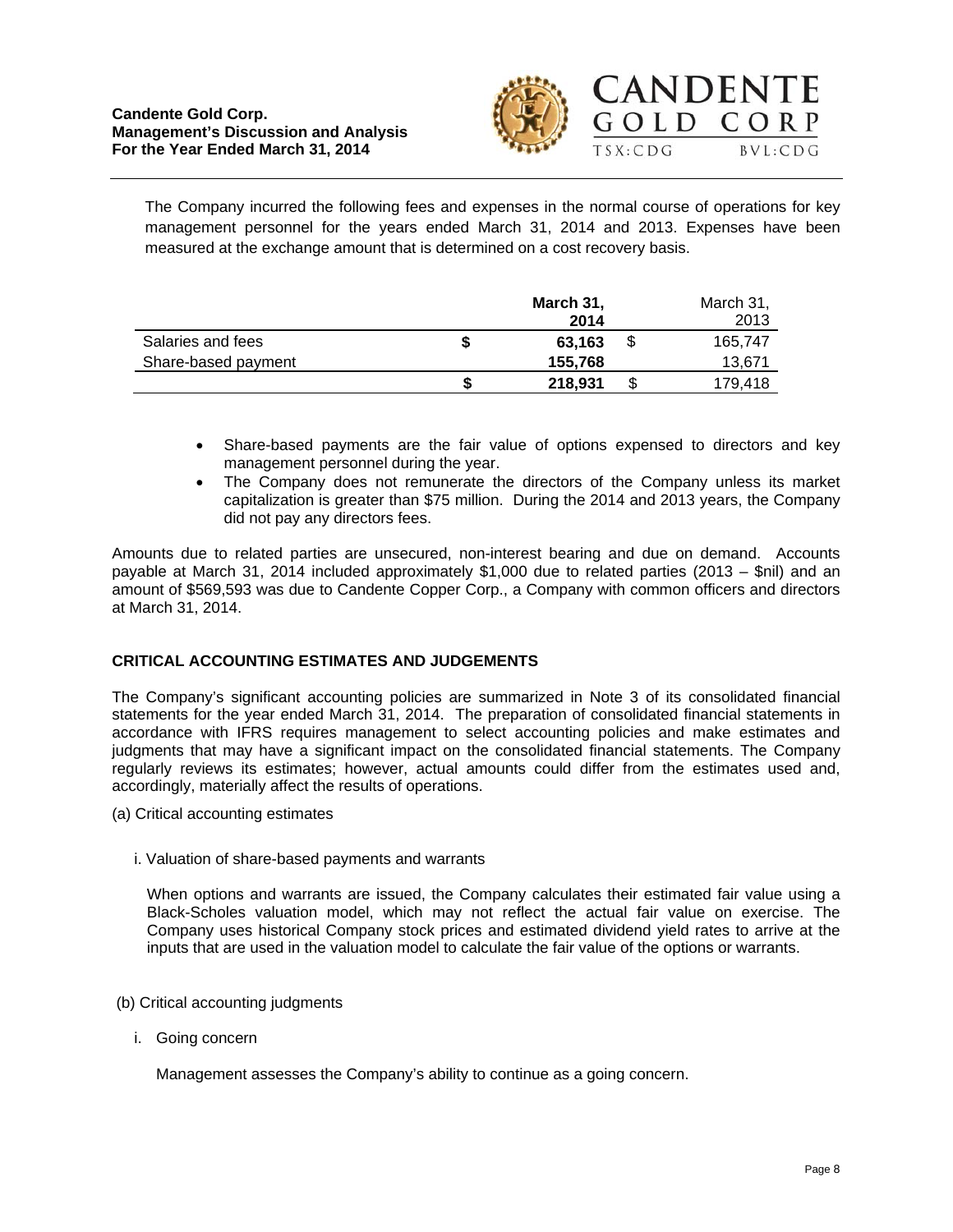

GOLD CORP

 $BVL:CDG$ 

 $TSX:CDG$ 

#### ii. Unproven mineral right interests

Mineral properties, include the cost of acquiring licenses, exploration and analysis, project administration, drilling, community and social values and environmental and health and safety. The technical feasibility and commercial viability of extracting a mineral resource is considered to be determinable when proven reserves are determined to exist, the rights of tenure are current and it is considered probable that the costs will be recouped through successful development and exploitation of the area, or alternatively by sale of the property. Management is required to exercise significant judgment in determining the timing of the determination of the technical and economic feasibility of the mineral resource. The Company considers both external and internal sources of information in assessing whether there are any indicators that unproven mineral right interests are impaired. Management has determined an impairment charge during the year of \$3,284,641 pertaining to acquisition costs associated with Peruvian mineral claims, which were dropped.

iii. Functional currency

The functional currency of the Company and its subsidiaries is the currency of the primary economic environment in which the entity operates. Determination of functional currency may involve certain judgments to determine the primary economic environment in which the entity operates and the Company reconsiders its functional currency and that of its subsidiaries if there is a change in events and conditions which determined the primary economic environment.

### **FINANCIAL RISK AND CAPITAL MANAGEMENT**

The Company is exposed to certain financial risks in the normal course of its operations:

#### **Liquidity risk**

Liquidity risk is the risk that the Company will not be able to meet its obligations associated with its financial liabilities. The liquidity position of the Company is managed to ensure sufficient liquid funds are available to meet financial commitments in a timely and cost-efficient manner. The Company's management continually reviews the liquidity position including cash flow forecasts to determine the forecast liquidity position and maintain appropriate liquidity levels. The Company plans to make payments of trade payables and commitments from its current working capital.

| <b>Financial Liabilities</b> | Carrying<br>Amount<br>(S's) | 2015      | 2016 | 2017 | 2018 |
|------------------------------|-----------------------------|-----------|------|------|------|
| Trade payables and accrued   |                             |           |      |      |      |
| liabilities                  | \$789,189                   | \$789,189 |      |      | Տ -  |

#### **Currency risk**

Currency risk is the risk that arises on financial instruments that are denominated in a currency, other than the functional currency in which they are measured. The Company operates internationally and is exposed to risks from foreign currency rates. The functional currency of the Company's primary subsidiaries is the United States dollars and some of the subsidiaries transactions are denominated in Nuevo Soles and Mexican Pesos. Total expenditures of this nature for the year ended March 31, 2014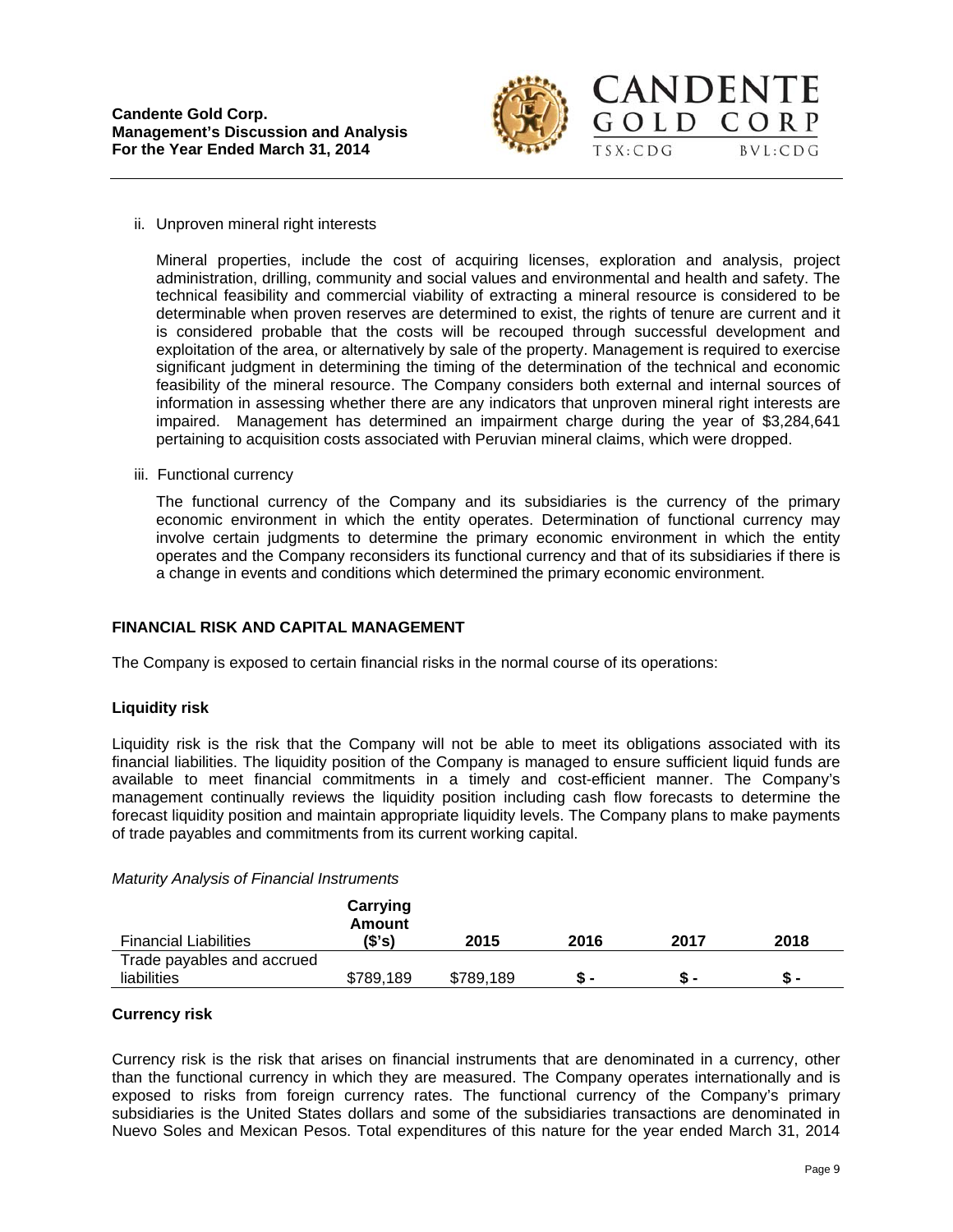



totaled 60,000 Nuevo Sols (\$21,000) and 6,900,000 Mexican Pesos (\$535,000). The Company determined that a 10% increase or decrease in the U.S. dollar against the Nuevo Sol and the Mexican Peso would result in an increase or decrease in net loss of \$50,000 for the period ended March 31, 2014. The Company does not enter into any foreign exchange contracts to mitigate this risk.

## **Capital management**

The Company's capital structure is comprised of working capital (current assets minus current liabilities) and equity. The Company's objectives when managing its capital structure is to, maintain financial flexibility to preserve the Company's access to capital markets and its ability to meet its financial obligations.

The Company's corporate office is responsible for capital management. This involves the use of corporate forecasting models, which facilitate analysis of the Company's financial position including cash flow forecasts to determine the future capital management requirements.

In preparing its budgets and corporate forecasting models, the Company considers operating commitments imposed by its subsidiaries and the stability of the global capital markets. As of the year ended March 31, 2014, the Company is managing its existing working capital to ensure that it will be able to meet its current commitments, however the Company does anticipate it will need to raise additional capital during 2015, to continue project development in Mexico and Peru.

The consolidated statements of financial position carrying amounts for cash and cash equivalents, trade and other receivables and trade payables and accrued liabilities, approximate fair value due to their shortterm nature.

#### **Fair value hierarchy**

The following provides a description of financial instruments that are measured subsequent to initial recognition at fair value, grouped into Levels 1 to 3 based on the degree to which the fair value is observable:

- Level 1 fair value measurements are those derived from quoted prices (unadjusted) in active markets for identical assets or liabilities;
- Level 2 fair value measurements are those derived from inputs other than quoted prices included within Level 1 that are observable for the asset or liability, either directly (i.e. as prices) or indirectly (i.e. derived from prices); and
- Level 3 fair value measurements are those derived from valuation techniques that include inputs for the asset or liability that are not based on observable market data (unobservable inputs).

|                                  | ∟evel 1 | Level 2 | Level 3        | ⊤otal   |
|----------------------------------|---------|---------|----------------|---------|
| <b>Assets</b>                    |         |         |                |         |
| <b>Cash and cash equivalents</b> | 329.617 |         | $\blacksquare$ | 329.617 |

The consolidated statements of financial position carrying amounts for cash and cash equivalents, trade and other receivables and trade payables and accrued liabilities, approximate fair value due to their short-term nature.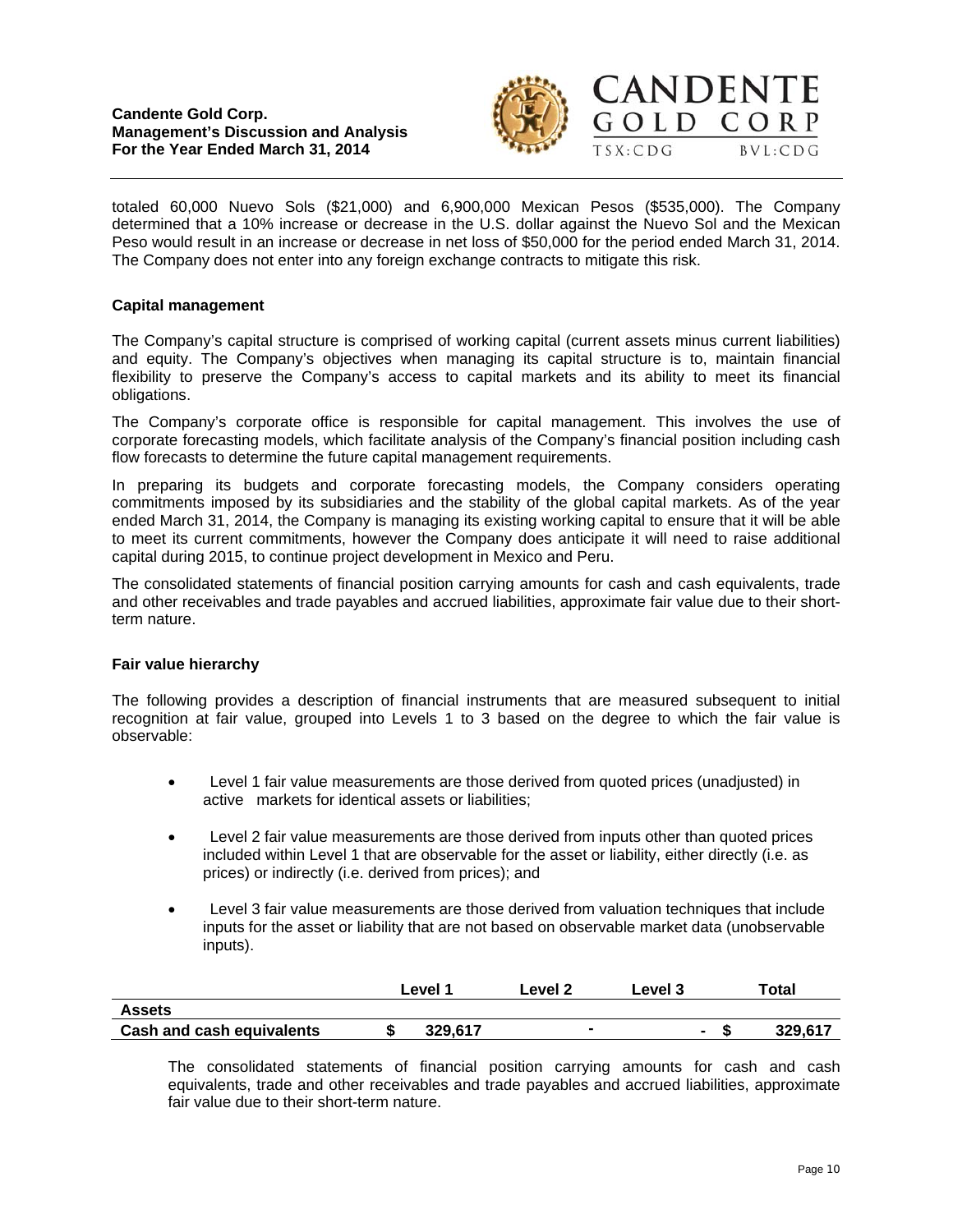

GOLD CORP

 $TSX:CDG$ 

 $BVL:CDG$ 

### **CONTROL MATTERS**

Disclosure controls and procedures are designed to provide reasonable assurance that material information is gathered and reported to senior management as is appropriate to permit timely decisions regarding public disclosure.

Management is reasonably confident that material information relating to the Company, including its consolidated subsidiaries, is being made known to senior management in a timely manner, and that the Company's disclosure controls and procedures are effective not only with respect to the Company's annual filing requirements but on an ongoing basis.

### **INTERNAL CONTROLS OVER FINANCIAL REPORTING ("ICFR")**

Internal control over financial reporting is a process designed to provide reasonable assurance regarding the reliability of financial reporting and the preparation of financial statements for external purposes in accordance with IFRS.

The Company's internal control over financial reporting includes policies and procedures that pertain to the maintenance of records that accurately and fairly reflect the additions to and dispositions of the assets of the Company; provide reasonable assurance that transactions are recorded as necessary to permit preparation of financial statements in accordance with IFRS and the Company's receipts and expenditures are made only in accordance with authorization of management and the Company's directors; and provide reasonable assurance regarding prevention or timely detection of unauthorized acquisition, use or disposition of the Company's assets that could have a material effect on the annual or interim financial statements.

Any system of internal controls over financial reporting, no matter how well designed, has inherent limitations. Therefore, even those systems determined to be effective can provide only reasonable assurance with respect to financial statement preparation and presentation.

An evaluation of the design effectiveness of the Company's internal controls over financial reporting was conducted as of March 31, 2014 by the Company's management. Based on this evaluation, the Company's CEO and CFO have concluded that the design, disclosure controls, procedures and the effectiveness of the Company's internal controls over financial reporting was and is effective.

There were no changes in the Company's internal control over financial reporting during the period from April 1, 2013 to March 31, 2014 that have materially affected, or are reasonably likely to affect, the Company's internal control over financial reporting.

#### **RISK FACTORS**

The Company is subject to a number of significant risks due to the nature and the current stage of its business and the effect of worldwide economic conditions. Exploration of mineral properties involves a high degree of technical, financial and social risk. While discovery of a mineral deposit may result in substantial rewards, few exploration properties are ultimately developed into producing mines. Major expenditures may be required to establish resources and reserves by drilling, constructing mining and process facilities, developing metallurgical processes and extracting base and precious-metals from ore. It is impossible to ensure that the current exploration programs of the Company will result in profitable commercial mining operations.

Risk factors that should be taken into account in assessing the Company's activities and any investment in the Company include, but are not limited to, those listed below. Any one or more of these risk factors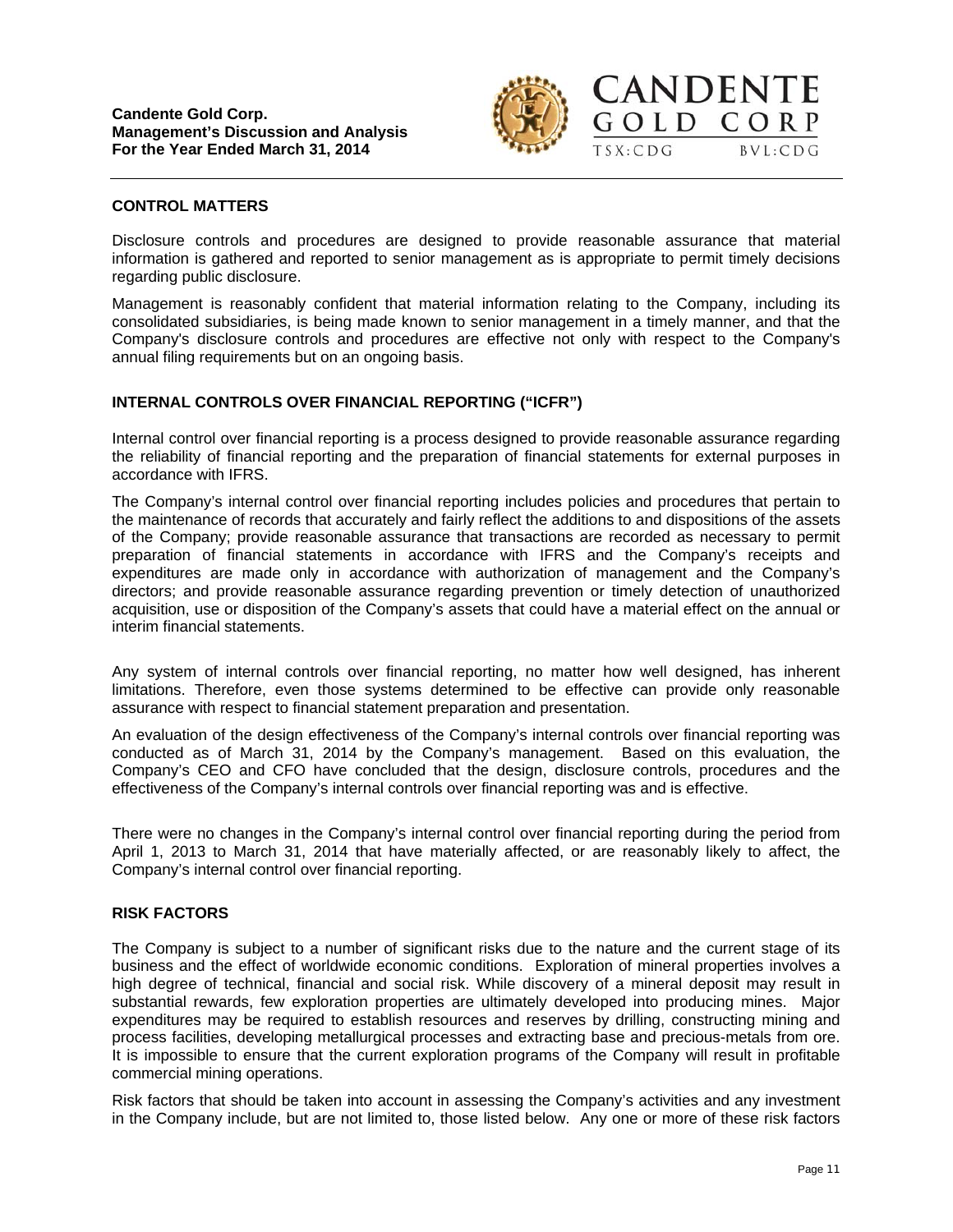

 $BVL:CDG$ 

could have a material impact on the financial condition of the Company. This information, by its nature, is not all-inclusive and risk factors that have not been listed could have a material impact on the future financial condition of the Company.

### *Economic conditions may prevent the Company from obtaining the capital required to continue operations*

The Company's ability to continue operations is contingent on its ability to obtain additional financing. Equity market conditions, funding environments and the price of the Company's common shares may make it dilutive and difficult to raise funds by the sale of the Company's shares. An investment in the shares of a junior resource company is considered to be a high-risk investment. While the Company currently has the necessary cash resources to fund operations and exploration work at its properties for a period of at least one year, there is no assurance that financing will be available to the Company in future periods.

### *History of Losses*

The Company has incurred a net loss in 2014 of \$4.8 million and is expected to continue to generate losses while it continues to be an exploration-stage company. The Company anticipates significant expenditures for its mineral exploration programs. Since most exploration projects do not result in the discovery of commercially productive mineral reserves and are ultimately expensed in full, the Company expects to report net losses into the foreseeable future.

The long-term profitability of the Company's operations will be in part directly related to the success of its exploration programs, which are affected by numerous factors including the cost of such programs, the amount of mineral resources or reserves discovered and fluctuations in the price of any minerals produced.

#### *Dilution*

The Company does not generate any revenues from production and may not have sufficient financial resources to undertake by itself all of its planned exploration, feasibility and development programs. The Company has limited financial resources and has financed its operations primarily through the sale of securities such as common shares. The Company will need to continue its reliance on the sale of such securities for future financing, resulting in potential dilution to the Company's existing shareholders. The amount of additional funds required will depend largely on the success of the Company's exploration programs and extent of future development activities.

Further exploration programs will depend on the Company's ability to obtain additional financing which may not be available under favorable terms, if at all. If adequate financing is not available, the Company may not be able to commence or continue with its exploration and development programs or to meet minimum expenditure requirements to prevent the full or partial loss of its mineral properties. Also, failure to meet the Company's share of costs incurred under joint venture arrangements to which it is a party may result in a reduction of its interests in mineral properties. Furthermore, if other parties to such agreements do not meet their share of such costs, the Company may be unable to finance the cost required to complete the recommended programs.

### *No Known Mineral Reserves*

All of the Company's mineral properties are in the exploration stage and are without known mineral reserves. Although the Company may discover mineral reserves through its exploration programs, commercial production may not be warranted due to insufficient quantities. Development of any of the Company's properties will only follow upon obtaining satisfactory exploration results. However, few mineral properties that are explored are ultimately developed into producing mines.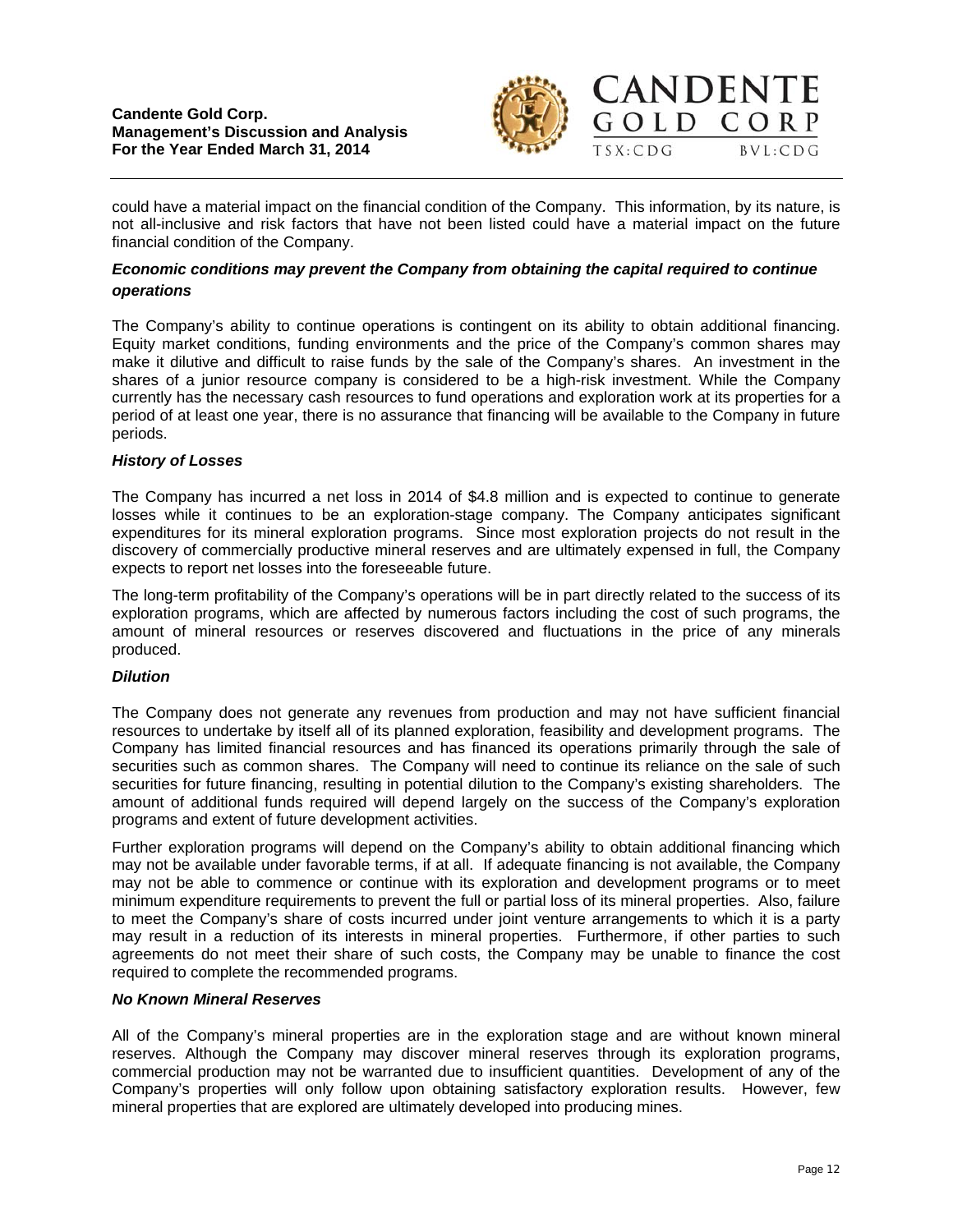

 $\Omega$  L D

CORP

 $BVL:CDG$ 



#### *Title to Mineral Properties*

The Company believes it has diligently investigated title to all of its mineral properties and, to the best of its knowledge, title to all properties are in good standing. However, the properties may be subject to prior unregistered agreements or transfers, which may affect the validity of the Company's ownership of such properties.

Although the Company has exercised the usual due diligence with respect to title to properties in which it has a material interest, title to such properties may be challenged or impugned in the future. The boundaries of the Company's mineral properties have not been surveyed and, therefore, the precise location and area of these mining properties may be in doubt. The Company makes a search of mining records in accordance with mining industry practices to confirm that it has acquired satisfactory title to its properties but does not obtain title insurance with respect to such properties. The possibility exists that title to one or more of its properties, particularly title to undeveloped properties, might be defective because of errors or omissions in the chain of title, including defects in conveyances and defects in locating or maintaining such claims. Should any defect in title be discovered by or disclosed to the Company, all reasonable steps would be taken to perfect title to the particular claims in question. The Company is not aware of any material defect in the title to its mineral properties.

A claim on any of the Company's mineral properties, especially if commercially productive mineral resources or reserves are located, could adversely affect the Company's long-term profitability as it may preclude entirely the economic development of a mineral property. Also, such a claim would affect the Company's current operations due to the high costs of defending against such claims and its impact on senior management's time.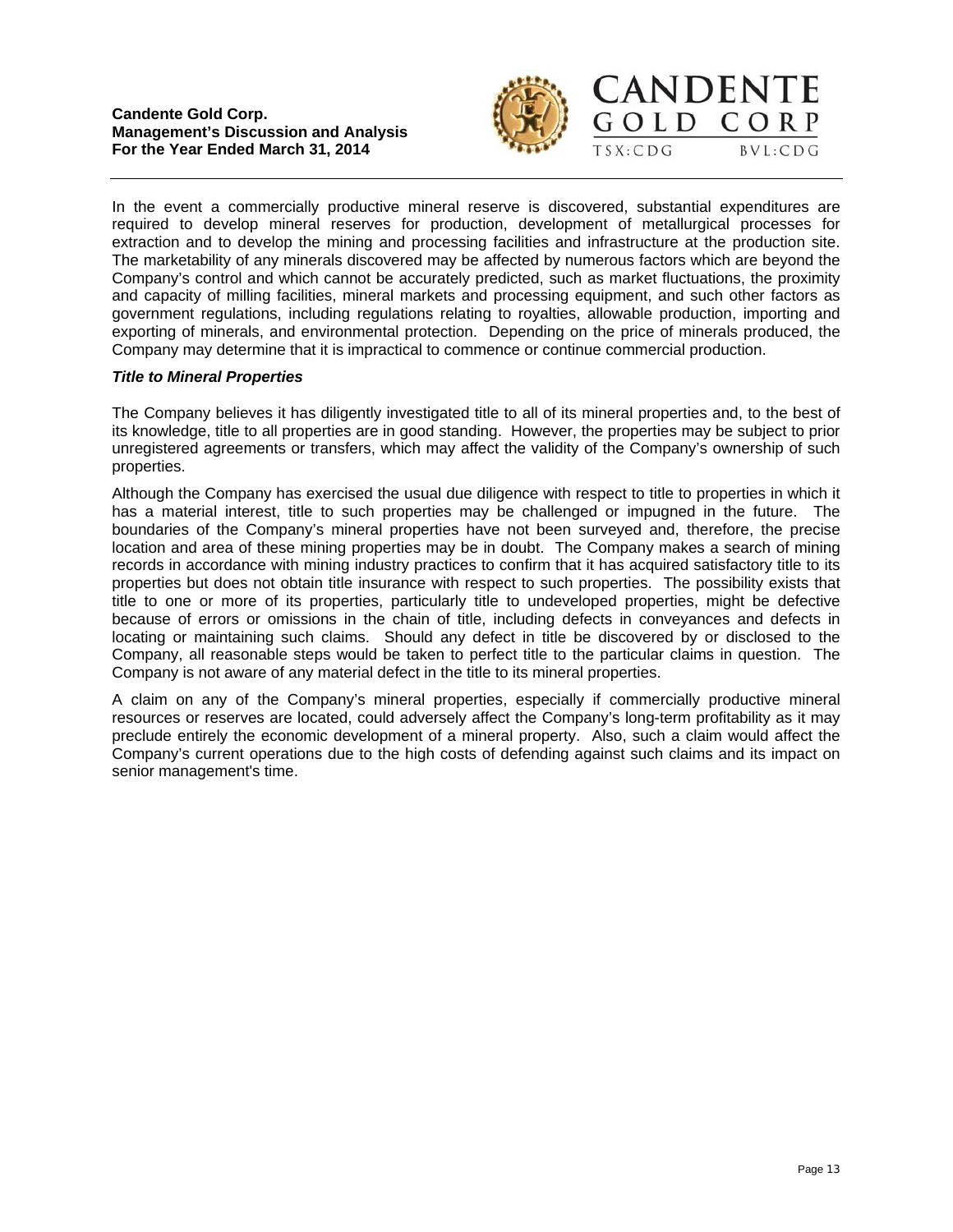

GOLD CORP

 $TSX:CDG$ 

 $RVI:CDG$ 

### *Key Personnel*

The Company is dependent on a relatively small number of key personnel, the loss of any of whom could have an adverse effect on the operations of the Company. The Company's success is dependent to a great degree on its ability to attract and retain qualified management personnel. The loss of such key personnel, through incapacity or otherwise, would require the Company to seek and retain other qualified personnel and could compromise the pace and success of its exploration activities. The Company does not maintain key person insurance in the event of a loss of any such key personnel. Also, certain management personnel of the Company are officers and/or directors of other publicly-traded companies and will only devote part of their time to the Company.

Additionally, the Company has relied on and is expected to continue relying upon consultants and others for exploration and development expertise. In the event a commercial mineral deposit is discovered on any of the Company's properties, the Company will likely require the expertise of such consultants and others for the development and operation of a producing mine.

On November 15, 2013, Mr. G. Cameron Dong was appointed as Chief Financial Officer for the Company. Mr. Dong succeeds Mr. Anthony Pitirri, who had served as Chief Financial Officer of the Company since 2012.

#### *Competition*

The resource industry is intensively competitive in all of its phases, and the Company competes with many companies possessing much greater financial and technical research resources. Competition is particularly intense with respect to the acquisition of desirable undeveloped base-metal and preciousmetal properties. The principal competitive factors in the acquisition of such undeveloped properties include the staff and data necessary to identify, investigate and purchase such properties, and the financial resources necessary to acquire and develop such properties. Competition could adversely affect the Company's ability to acquire suitable prospects for exploration in the future.

#### *Industry Operating Hazards and Risks*

Mineral exploration and development involves many risks, including location of commercially productive mineral resources or reserves, which may not occur even with a combination of experience, knowledge and careful evaluation. The operations in which the Company has a direct or indirect interest will be subject to all the hazards and risks normally incidental to resource companies, any of which could result in work stoppages and damage to persons or property or the environment and possible legal liability for any and all damage. Fires, power outages, labour disruptions, flooding, explosions, cave-ins, landslides social disruptions, political instability and the inability to obtain suitable or adequate machinery, equipment or labour are some of the industry operating risks involved in the development and operation of mines and the conduct of exploration programs. Other risks include injury or loss of life, severe damage to or destruction of property, clean-up responsibilities, regulatory investigation and penalties and suspension of operations. The occurrence of any of these operating risks and hazards may have an adverse effect on the Company's financial condition and operations.

Although the Company will, when appropriate, secure liability insurance in an amount which it considers adequate, the nature of these risks is such that liabilities might exceed policy limits, the liability and hazards might not be insurable, or the Company might elect not to insure itself against such liabilities due to high premium costs or other reasons, in which event the Company could incur significant costs that may have a material adverse effect upon its financial condition and operations.

#### *Government Regulations Political Climate*

Mineral exploration on the Company's properties are affected to varying degrees by: (i) government regulations relating to such matters as environmental protection, health, safety and labour; (ii) mining law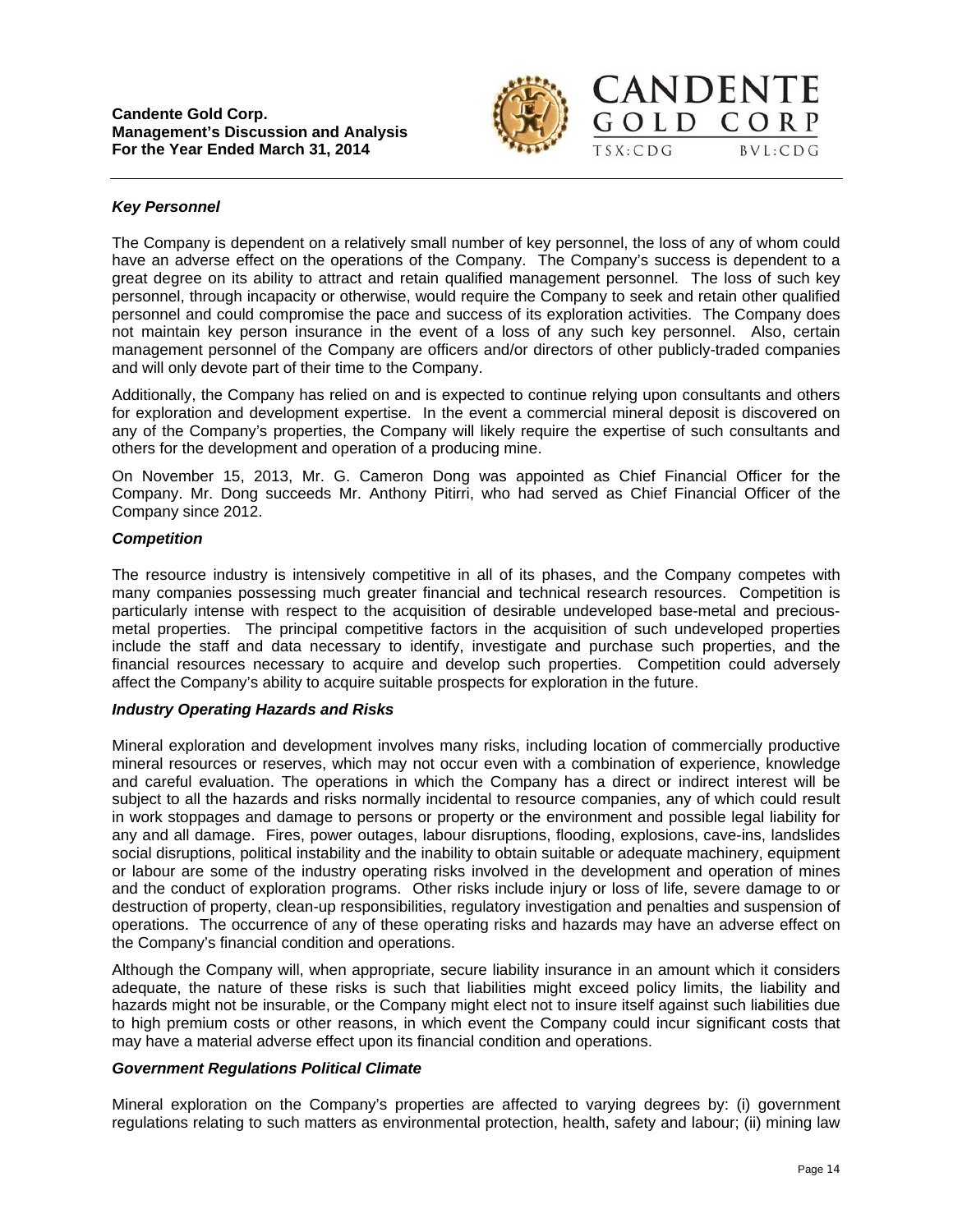### **Candente Gold Corp. Management's Discussion and Analysis For the Year Ended March 31, 2014**



CANDENTE

GOLD CORP

 $BVL:CDG$ 



Companies engaged in the development and operation of mines and related facilities generally experience increased costs, and delays in development and/or production and other schedules as a result of the need to comply with applicable laws, regulations and permits. All permits required for the conduct of exploration, development and mining operations, including the construction of mining facilities, may not be obtainable by the Company on reasonable terms which would have an adverse effect on any mining project the Company might undertake. Additionally, failure to comply with applicable laws, regulations and permitting requirements may result in enforcement actions thereunder, including orders issued by regulatory or judicial authorities causing operations to cease or be curtailed, and may include corrective measures requiring capital expenditures, installation of additional equipment, or remedial actions. Parties engaged in mining exploration, development or operations may be required to compensate those suffering loss or damage by reason of the mining activities and may have civil or criminal fines or penalties imposed for violations of applicable laws or regulations.

To the best of the Company's knowledge, the Company is and will be operating in compliance with all applicable social and legal regulations. However, amendments to current governmental laws and regulations affecting mining companies, or the more stringent application thereof, or shifts in political conditions or attitudes could adversely affect the Company's operations including the potential to curtail or cease exploration programs or to preclude entirely the economic viability of a mineral property. The extent of any future changes to governmental laws and regulations cannot be predicted or quantified, but it should be assumed that such laws and regulations will become more stringent in the future. Generally, new laws and regulations will result in increased compliance costs, including costs for obtaining permits, delays or fines resulting from loss of permits or failure to comply with the new requirements.

#### *Social Climate*

Social acceptance to operate during the various stages of a mining project is an integral part of operating such that lack thereof provides a very real risk during the exploration, exploitation and closure stages of mine development. In addition, the fact that the means and tools to manage social acceptance are not an exact science adds to the level of risk.

The Company has established Corporate Social Responsibility policies and programs that includes:

- Regular communication with various members of the Community regarding their concerns and needs as well as our activities and objectives.
- Sustainable Development projects and alliances with International Non–Governmental Organizations ("NGOs") that are committed to improving the lives of families in under-developed regions.

The Company considers these initiatives as a foundation for building a positive and mutually beneficial long-term relationship with the various stakeholders in the project.

#### *Environmental Liability*

Although the Company is not aware of any formal claims for damages related to any impact that its activities have had on the environment, it may become subject to such claims in the future. An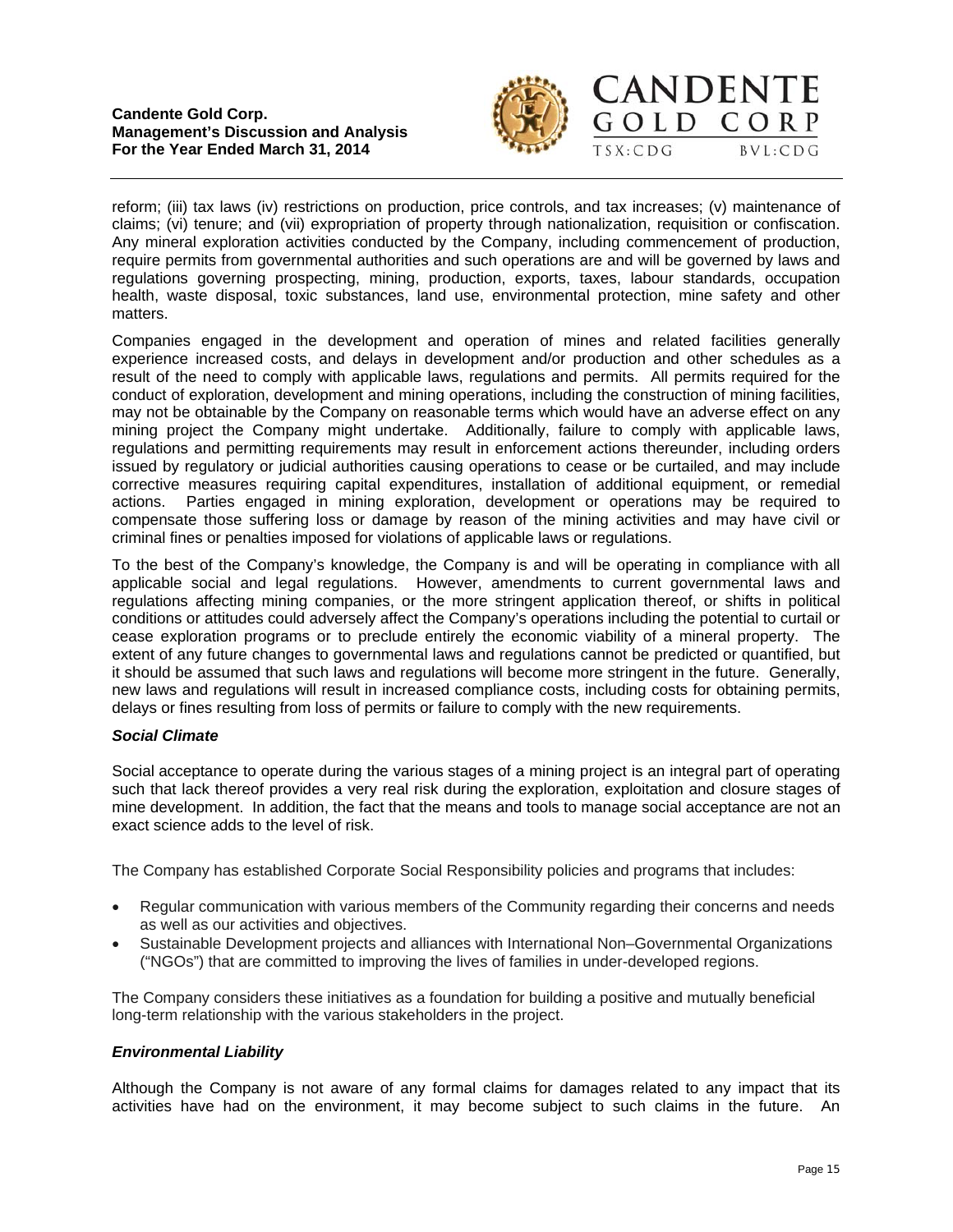

 $70LD$ 

CORP

 $BVL:CDG$ 



The Company conducts exploration activities in Peru. Such activities are subject to various laws, rules and regulations governing the protection of the environment. All phases of the Company's operations are subject to environmental regulation in the jurisdictions in which it operates. Environmental legislation is evolving in a manner which requires stricter standards and enforcement, increased fines and penalties for non-compliance, more stringent environmental assessments of proposed properties and a heightened degree of responsibility for companies and their officers, directors and employees.

Although the Company is committed to compliance with all environmental regulations currently applicable, environmental hazards may exist on the Company's mineral properties, which are not known to the Company at present, that have been caused by previous or existing owners or operators.

Also, environmental regulations may change in the future which could adversely affect the Company's activities including the potential to curtail or cease exploration programs or to preclude entirely the economic development of a mineral property. The extent of any future changes to environmental regulations cannot be predicted or quantified, but it should be assumed that such regulations will become more stringent in the future. Generally, new regulations will result in increased compliance costs, including costs for obtaining permits, delays or fines resulting from loss of permits or failure to comply with the new regulations.

#### *Fluctuations in Metal Prices*

Although the Company does not hold any known mineral reserves, its future revenues, if any, are expected to be in large part derived from the future mining and sale of base and precious metals or interests related thereto. The prices of these commodities have fluctuated widely, particularly in recent years, and are affected by numerous factors beyond the Company's control including international economic and political conditions, expectations of inflation, international currency exchange rates, interest rates, global or regional consumptive patterns, speculative activities, levels of supply and demand, increased production due to other new mine developments and improved mining and production methods, availability and costs of metal substitutes, metal stock levels maintained by producers and others and inventory carrying costs. The effect of these factors on the price of base and precious metals, and therefore the economic viability of the Company's operations, cannot be accurately predicted.

Depending on the price obtained for any minerals produced, the Company may determine that it is impractical to commence or continue commercial production.

Additional information, including the Company's most recent Annual Information Form, is available on SEDAR at http://www.sedar.com